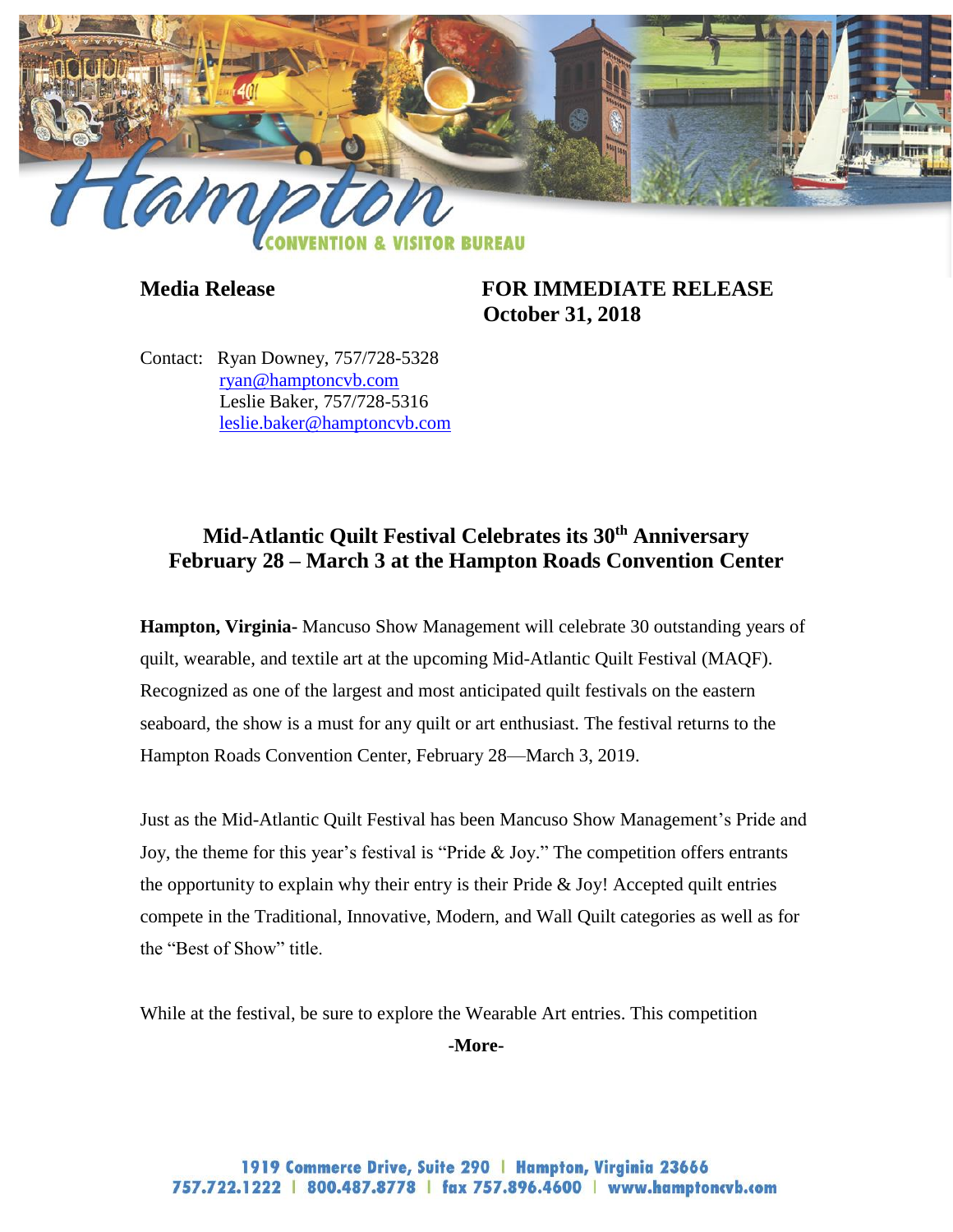## **Mid-Atlantic Quilt Festival Celebrates its 30th Anniversary February 28 – March 3 at the Hampton Roads Convention Center- Page 2**

features works from some of the finest textile artists in the country and includes submissions such as vests, jackets and coats.

Also, be sure to take part by casting your votes for Viewer's Choice in the quilt and wearable art competitions. The announcements of these prestigious awards are eagerly anticipated by competition entrants and show-goers at the end of the festival.

Other highlights include a Merchants Mall (with over 150 vendors) offering the best machines, fabrics, notions, wearable art, embroidery, and everything the quilter, textile artist, and home sewer could want. For an additional fee, individual workshops and lectures are available to attendees. Don't miss the "best time you'll ever have" at a quilt festival at instructor Pat Yamin's Quilt-O & Trunk Show, held on Friday evening, March 1.

## **Mid-Atlantic Quilt Festival Hours:**

**Thursday, February 28- 10:00 a.m. – 6:00 p.m. Friday, March 1- 10:00 a.m. – 6:00 p.m. Saturday, March 2- 10:00 a.m. – 6:00 p.m. Sunday, March 3- 10:00 a.m. - 4:00 p.m.**

**Mid-Atlantic Quilt Festival Admission: \$15.00 admission (includes re-admission) \$13.00 admission- SUNDAY ONLY Children under 16- FREE** *\*Discounts for 20 or more can be arranged by calling 215-862-5828*

Hampton Roads Convention Center 1610 Coliseum Drive Hampton, Virginia 23666